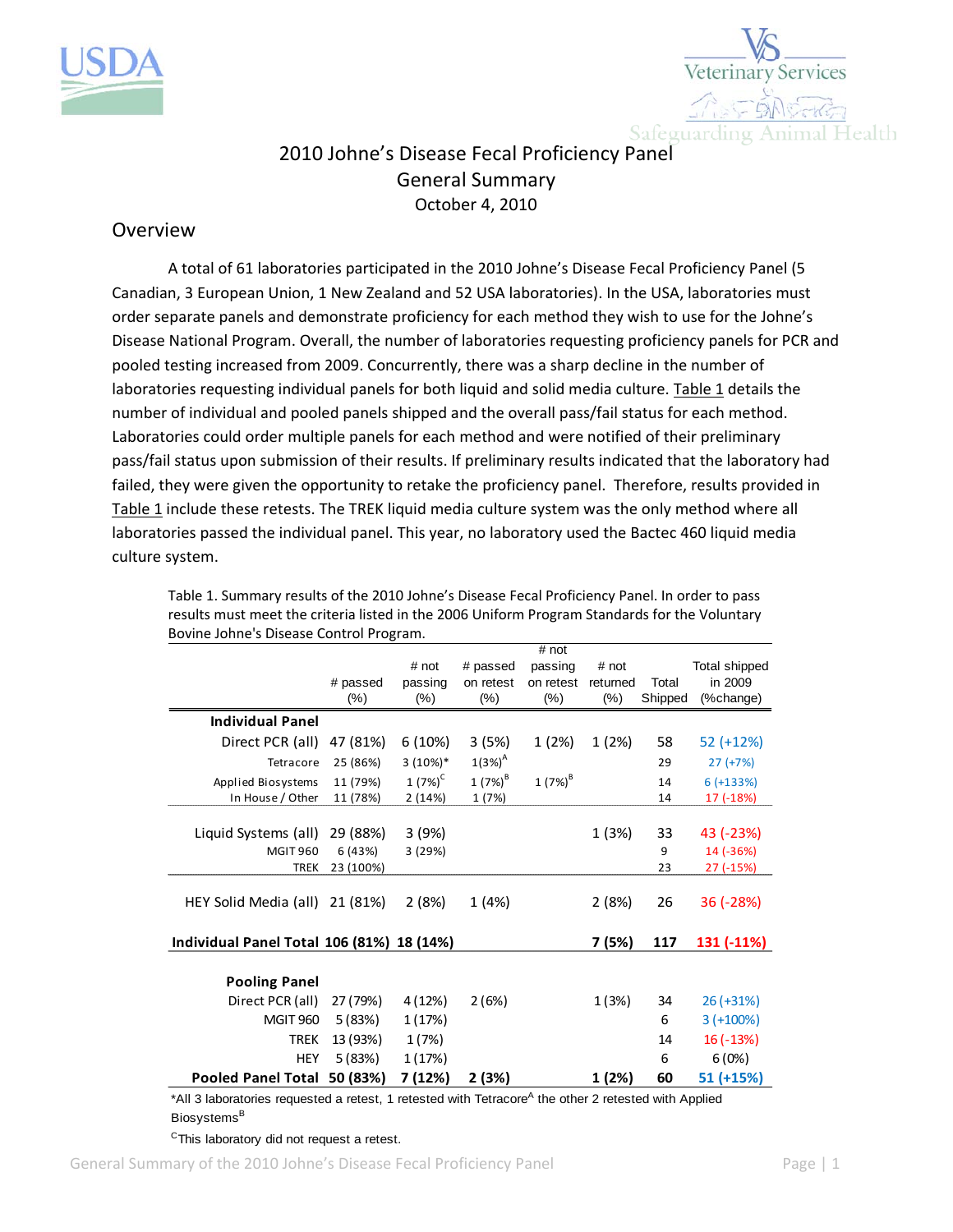



## Individual Panel Description

Each individual panel consisted of 26 unknown samples and one positive control. Positive samples were collected from naturally infected cows and negative samples were from individual animals residing in non‐infected herds. Approximately 4 liters of fecal material were collected rectally per animal, shipped to NVSL, aliquoted as soon as possible in individual vials, and stored at ‐70°C until kits were distributed. All 117 individual panels contained the same set of samples. Panels were assembled in groups, each with a different key (See Table 6 at the end of this report for the key). Table 2 shows the categorical (positive/negative) summary performance for each identification method by animal ID. Two cows (0901, 09‐07865) were shedding at such low levels less than 70% of samples were identified as positive by participating laboratories; consequently these samples were removed for official grading purposes. Cow 10‐01627 was shedding a 'bison strain' of *Mycobacterium avium* subsp. *paratuberculosis* (MAP), as determined by IS1311 restriction endonuclease assay (Whittington *et. al*, *Mol Cell Probe*, 2001). Consistent with previous literature, laboratories had difficulty isolating this strain using HEY media (5 out of 48 positive), yet this cow was shedding at a high level based on PCR and days to positive using routine liquid culture protocols.. NVSL has isolated this strain from bison originating from Montana and Oregon, elk from Oregon, and now cattle from Idaho.

|                                      |                |                     | % Samples Correctly Classified |             |                     |                  |                   |          |
|--------------------------------------|----------------|---------------------|--------------------------------|-------------|---------------------|------------------|-------------------|----------|
|                                      |                |                     |                                |             | <b>Liquid Media</b> |                  | <b>Direct PCR</b> |          |
|                                      | #              |                     |                                |             |                     |                  | <b>Applied</b>    |          |
|                                      | <b>Vials</b>   | Shedding            | <b>HEY</b>                     | <b>TREK</b> | <b>MGIT</b>         | <b>Tetracore</b> | <b>Biosystems</b> | In House |
| Cow ID                               | Panel          | Status <sup>1</sup> | $24^{2}$                       | 23          | 9                   | 29               | 14                | 14       |
| 247 (ND beef cow)                    | 2              | Critical-Neg        | 98%                            | 100%        | 100%                | 98%              | 96%               | 96%      |
| 10-01088 (OH beef cow)               | 2              | Critical-Neg        | 100%                           | 100%        | 100%                | 98%              | 93%               | 93%      |
| 10-02775 (OH beef cow)               | 2              | Critical-Neg        | 100%                           | 100%        | 100%                | 98%              | 89%               | 93%      |
| 0901 (IA beef cow)                   | 2              | Low                 | 50%                            | 59%         | 28%                 | 26%              | 25%               | 46%      |
| 09-07865 (IA dairy cow)              | 2              | Low                 | 6%                             | 67%         | $0\%$               | 69%              | 68%               | 54%      |
| 420 (IA dairy cow)                   | 2              | Low                 | 88%                            | 98%         | 67%                 | 90%              | 100%              | 86%      |
| 311 (NY dairy cow)                   | 1              | High                | 100%                           | 100%        | 100%                | 93%              | 100%              | 100%     |
| 318 (NY dairy cow)                   | 1              | Critical-High       | 100%                           | 100%        | 100%                | 97%              | 100%              | 100%     |
| 09-07866 (IA dairy cow)              | 2              | High                | 100%                           | 100%        | 72%                 | 98%              | 100%              | 100%     |
| 10-01627 (ID dairy cow) <sup>3</sup> | $\overline{2}$ | High                | 10%                            | 98%         | 100%                | 100%             | 100%              | 96%      |
| 460 (IA dairy cow)                   | 2              | Critical-High       | 100%                           | 100%        | 78%                 | 97%              | 100%              | 100%     |
| 09-01151 (IA beef cow) <sup>4</sup>  | 2              | High                | 100%                           | 100%        | 100%                | 78%              | 100%              | 75%      |
| 477 (IA dairy cow)                   | 2              | Critical-High       | 98%                            | 100%        | 94%                 | 97%              | 100%              | 100%     |
| 233 (IA dairy cow)                   | 2              | Critical-High       | 100%                           | 100%        | 100%                | 98%              | 100%              | 100%     |

Table 2. Composition of the 2010 Johne's Disease Fecal Proficiency Panel, and the overall categorical summary results per cow for each method performed by laboratories.

<sup>1</sup>In order to pass, laboratories must correctly classify critical samples. A critical sample is any negative sample or a sample that is identified as a heavy shedder by more than 50% of the laboratories using solid media.

<sup>2</sup>Number of proficiency panels submitted per method.

<sup>3</sup>This cow was infected with a 'bison strain' of MAP.

<sup>4</sup>Sample identified as having PCR inhibition (see text for details)

Inhibition of the PCR reaction is always a potential cause for false negative results, especially when conducting PCR directly from fecal material. While there may have been sporadic inhibition in past proficiency panels, this year was the first year systemic inhibition problems were reported for multiple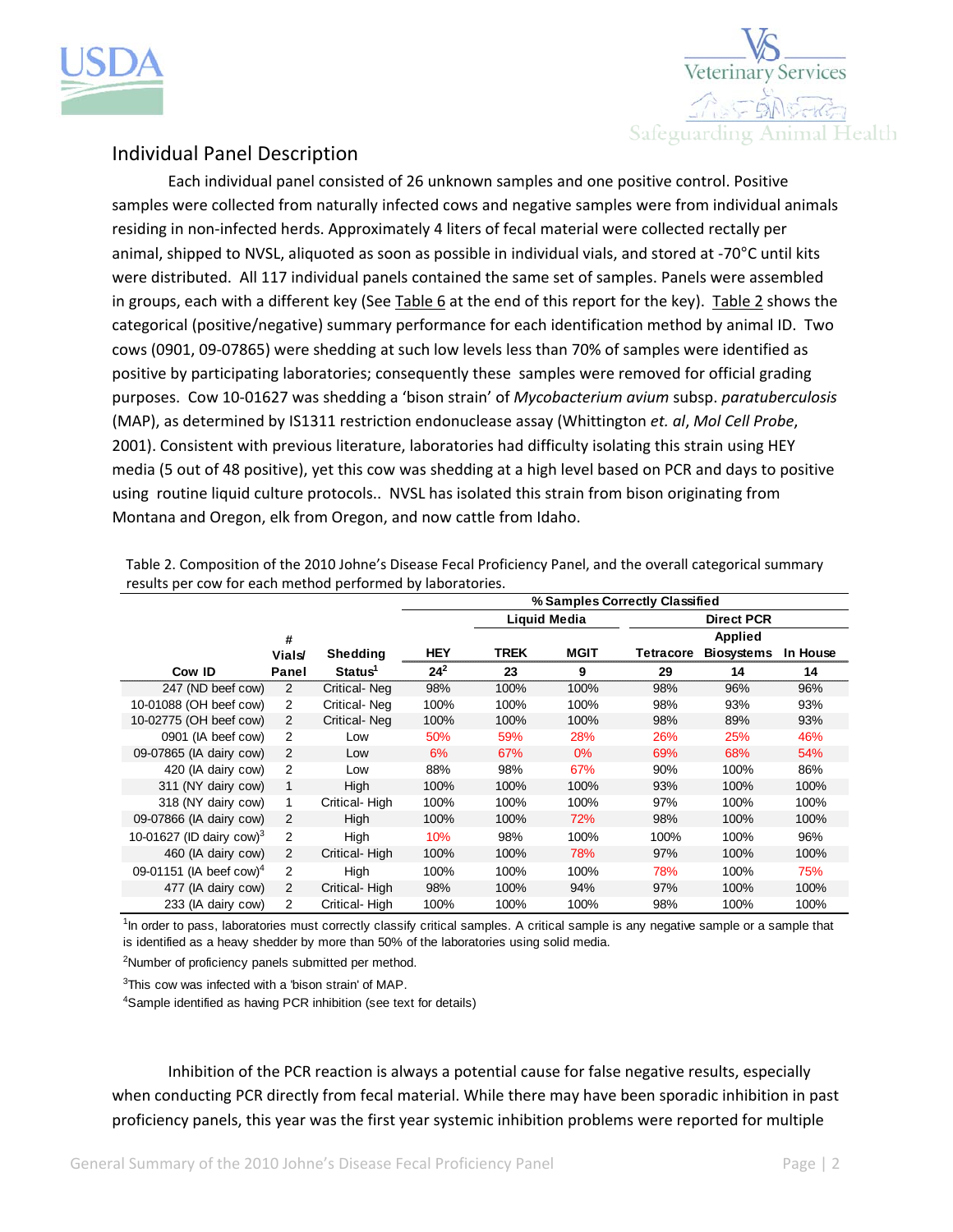



laboratories. Cow 09‐01151 was a clinical beef cow identified as a heavy shedder in all of the culture methods; yet 12 laboratories using either a commercial (Tetracore) or in house DNA extraction method classified at least one sample from this cow as negative. None of these laboratories were using an internal control which would have detected PCR inhibition. The 2 commercially available PCR methods for Johne's disease in the United States either haven an internal control automatically provided (Applied Biosystems) or one is available upon request (Tetracore). An internal control should be added to eac h sample, preferably before DNA extraction. Positive results for the internal control then confirm th e validity of the PCR reaction. Because this identified a widespread problem, NVSL requested that laboratories misclassifying these samples rerun the samples incorporating the internal control and further permanently alter their protocols to include this step. Therefore, NVSL strongly recomme nds that all dire ct PCR methods use an internal control in each test well, regardless of source of PCR reagent s.

According to the 2006 Johne's Disease Uniform Methods and Rules, laboratories must correctly classify all critical high shedding samples as positive, all negative samples as negative and misidentify grading, laboratories were allowed to misclassify up to 3 of the remaining noncritical samples, including less than 30% of the remaining non-critical samples. Because 4 samples were removed for official the samples with the 'bison strain' of MAP. Even though this put laboratories using solid media at a slight disadvantage, no laboratory failed as a direct result of the 'bison' MAP samples. In table 3 lists the specific reasons laboratories failed to pass the proficiency panel for each method. Misclassifying negative samples as positive continues to be the most common reason for failing a proficiency test. Reports of contamination overgrowth were low and sporadic.

| $1010$ . Chicken Chinaming San press.                            |                           |                    |                          |                         |                                |                    |
|------------------------------------------------------------------|---------------------------|--------------------|--------------------------|-------------------------|--------------------------------|--------------------|
|                                                                  | Direct PCR<br>(Tetracore) | Direct<br>PCR (AB) | Direct PCR<br>(In house) | TREK<br>liquid<br>media | <b>MGIT</b><br>liquid<br>media | HEY solid<br>media |
| Misclassified a negative sample as<br>positive                   | 0                         | 2                  |                          | 0                       | 0                              | 0                  |
| Missed 5 or more low/ moderate<br>shedders (lack of sensitivity) | 2                         | $\mathbf 0$        | $\mathbf 0$              | $\mathbf 0$             | 0                              | 0                  |
| Misclassified a high shedding sample<br>as negative              | 0                         | 0                  | $\mathbf 0$              | 0                       |                                |                    |
| A critical sample was contaminated                               | <b>NA</b>                 | NA.                | ΝA                       | 0                       |                                | 0                  |
| Multiple reasons cited above                                     |                           | 0                  |                          | 0                       |                                |                    |
| Total failed kits                                                | 3(10%)                    | 2(14%)             | 2(14%)                   | 0                       | 3(33%)                         | 2(8%)              |
| <b>Total kits tested</b>                                         | 29                        | 14                 | 14                       | 23                      | 9                              | 24                 |

Table 3. Reasons laboratories failed the 2010 Johne's Disease Fecal Proficiency Panel. Laboratories shedding samples as positive (critical samples). They also were required to correctly classify at least were required to correctly identify all the negative samples as negative and all the critical high 70% of the remaining samples.

Figure 1 compares the performance of each method by the number of samples misclassified per panel. For completeness, all samples were included in this analysis. Similar to last year, TREK media performed very well, with 65% (15/23) of laboratories correctly identifying 100% (25/25) or 96% (24 /25) of all samples in the proficiency panel. Direct PCR was the next best performing method, with 18%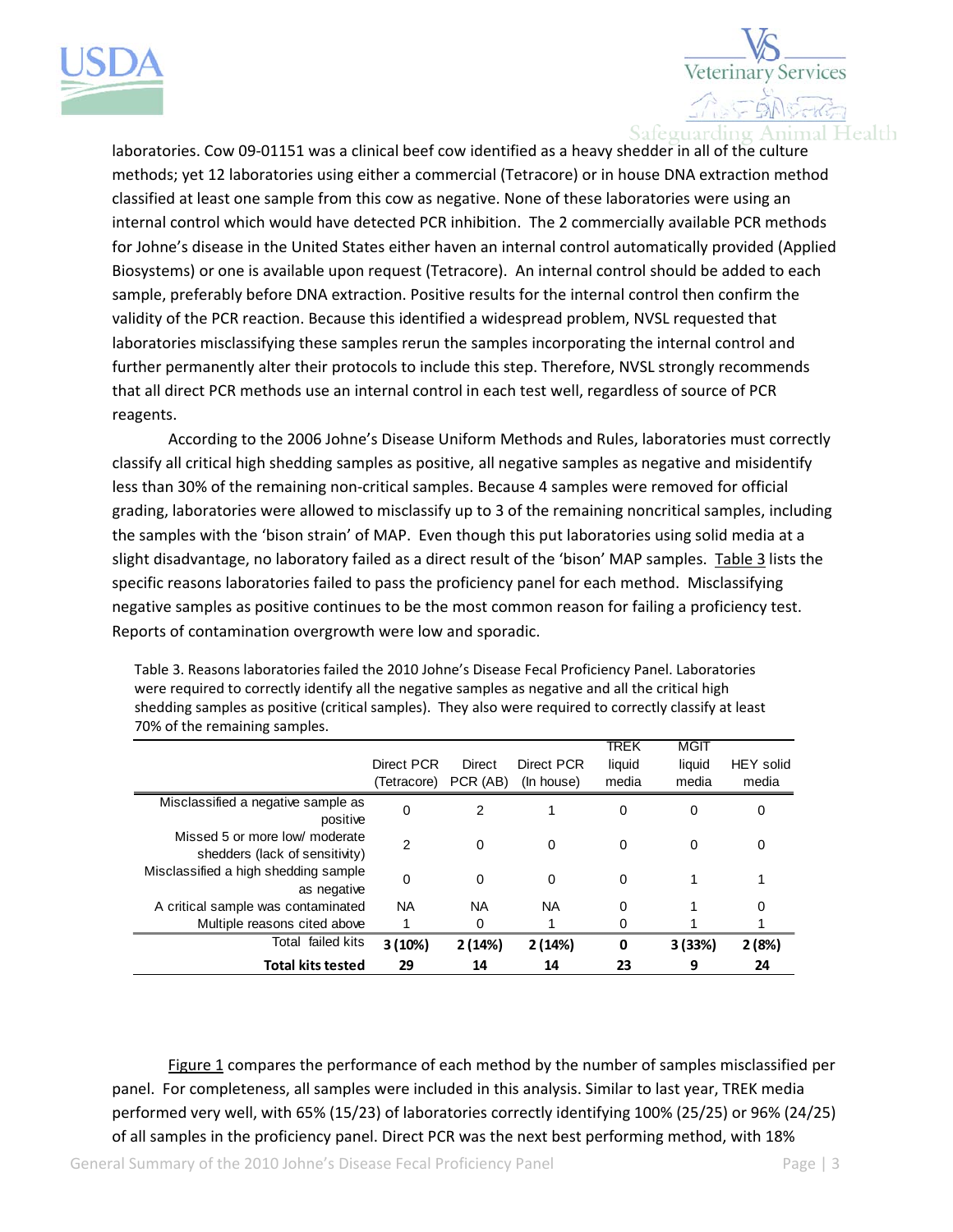



(10/57) of all laboratories misclassifying 1 or fewer samples per panel. The 4 very low shedding sample s and the bison strain samples significantly affected the performance of solid media, as over half of the laboratories using this method misclassified 5 or more samples per panel.

cow 6/18 times (67% correct). In contrast, the performance of the TREK media for this sample remained unchanged at 98% correct for both 2009 and 2010. Five of nine laboratories using the MGIT 960 media system misclassified five or more samples. These laboratories were not able to identify any of the low shedding samples from cow 09‐07865, and only 5/18 of cow 0901. Laboratories using this media system also had difficulty with cow 420. The same collection from this cow was used in the 2009 proficiency panel. Laboratories using the MGIT system in 2009 misclassified this cow 3/20 times (85% correct); whereas this year laboratories misclassified this

Figure1. Percentage of 2010 Johne's disease fecal proficiency panels by number of samples misclassified for the three culture methods (TREK liquid media, solid media and MGIT 960 liquid media) and direct PCR. A panel consisted of 25 fecal samples.



## Pooling Panel Description

Twenty five individual samples were provided with instructions regarding which 5 samples to pool together, for a total of 5 pooled samples. Table 4 lists the contents of each pool. Depending on the key (see Table 7 at the end of this report) the vial numbers associated with each pool varied. Laboratories were required to correctly classify the negative pool and the two pools that contained heavy shedding samples. Laboratories were allowed to misclassify one of the two pooled samples containing only low shedding samples.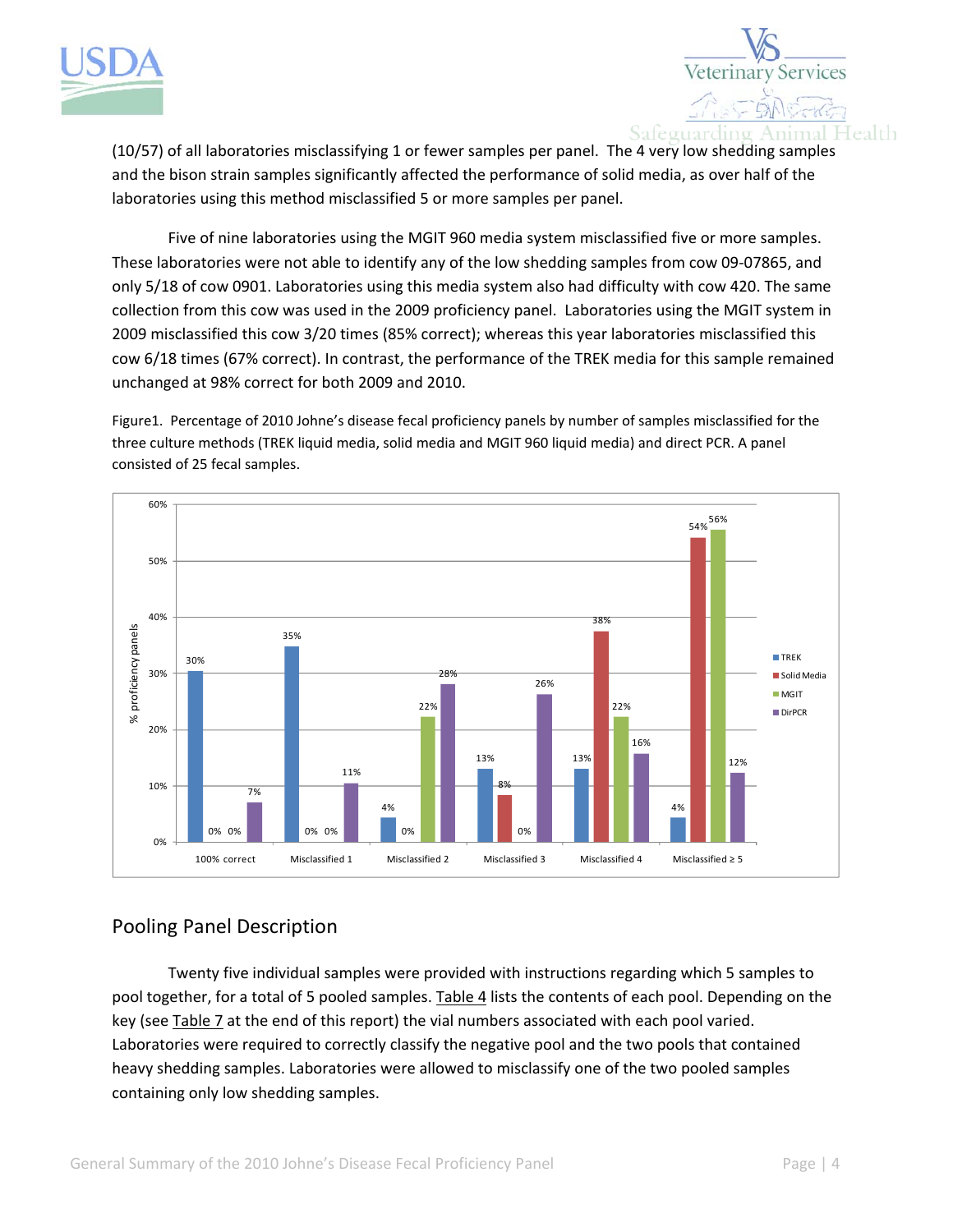



|                            | Positive sample(s)<br>description |                   |  |
|----------------------------|-----------------------------------|-------------------|--|
|                            | Avg. CFU/                         |                   |  |
|                            | Cow ID                            | tube <sup>*</sup> |  |
| 1 High, 4 Negative samples | 460                               | 400               |  |
| 1 High, 4 Negative samples | 455                               | 1775              |  |
| 1 Low, 4 Negative samples  | 420                               | 4                 |  |
| 1 Low, 4 Negative samples  | 14                                | 3                 |  |
| 5 Negative samples         |                                   |                   |  |

Table 4. Composition of the 2010 Johne's Disease Fecal Pooling Proficiency Panel

\*Refers to the positive sample, not the pooled sample

Table 5 further describes the performance of each method used in the pooled proficiency test. Even though this pooling panel had 2 pools consisting of 4 negative samples and 1 low shedding sample, only 1 laboratory using solid media misclassified both pools. TREK media detected the highest percentage of positive pools. For direct PCR, 2 laboratories identified a pool with the low shedding samples as suspect or inconclusive. For the purposes of Table 5, these pools were not considered misclassified.

|                       |                                                        |               |             | No.panels*  |              |
|-----------------------|--------------------------------------------------------|---------------|-------------|-------------|--------------|
|                       |                                                        | <b>Direct</b> |             |             | <b>Solid</b> |
|                       |                                                        | <b>PCR</b>    | <b>MGIT</b> | <b>TREK</b> | media        |
|                       | Identified the negative pool as positive               | 1             | 0           | 1           | 0            |
| <b>Panels</b><br>that | A high shedding pool was identified as<br>negative     | 3             | 1           | $\mathbf 0$ | 0            |
| failed                | Both low shedding pools were identified as<br>negative | $\Omega$      | 0           | 0           | 1            |
| <b>Panels</b><br>that | One low shedding pool was misidentified as<br>negative | 7             | 3           | $\mathbf 0$ | 3            |
| passed                | All 5 pools were identified correctly                  | 22            | 2           | 13          | 2            |
|                       | Total                                                  | 33            | 6           | 14          | 6            |

Table 5. Performance of each method used in the Johne's Disease 2010 Fecal Pooling Proficiency Panel. A total of 5 pooled samples were in each panel. All laboratories achieved a passing score.

Individual detailed results and statistics for each panel will be provided to individual laboratories before October 20, 2010. Certificates of approval will be mailed in November, 2010. A current listing of all the approved laboratories is available in the NVLS web site:

[http://www.aphis.usda.gov/animal\\_health/lab\\_info\\_services/approved\\_labs.shtml](http://www.aphis.usda.gov/animal_health/lab_info_services/approved_labs.shtml) .

Remaining sample vials from the2010 Proficiency Panel are available to laboratories for validation or research purposes. Available samples can be viewed in the reagents catalog under Johne's positive/negative fecal samples on the NVSL web site:

[http://www.aphis.usda.gov/animal\\_health/lab\\_info\\_services/reagents.shtml](http://www.aphis.usda.gov/animal_health/lab_info_services/reagents.shtml).